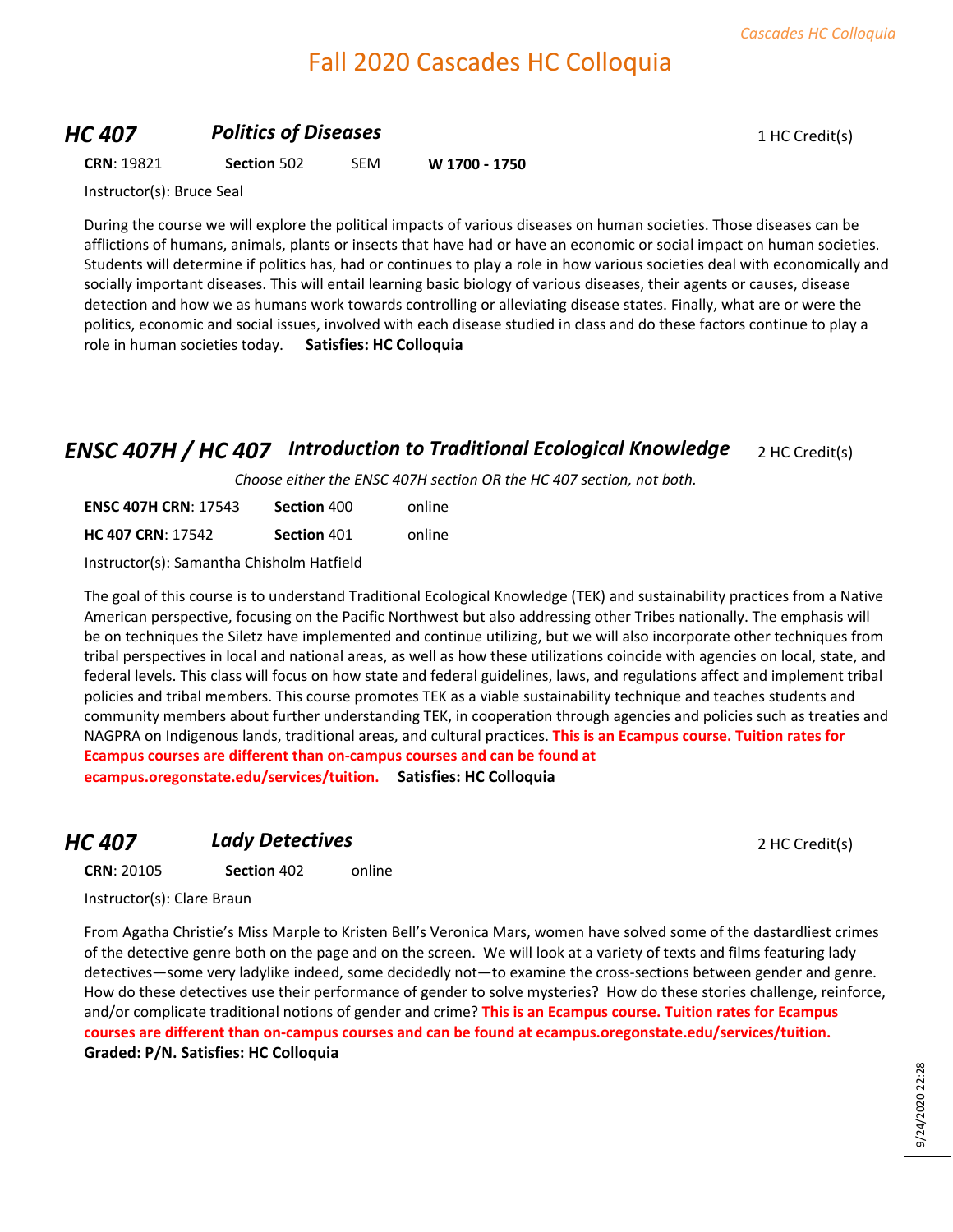# Fall 2020 Cascades HC Electives

## **HC 409 Civic Engagement Civic Engagement** 1 HC Credit(s)

**CRN**: 19822 **Section** 501 PRAC

Instructor(s): Leanna Dillon

Honors students can earn credit while participating in an ongoing community engagement project within the local community. Participating honors students commit to serve an average of 2-3 hours per week within their project site, keep track of their service hours, and complete a 2 page reflection paper due at the end of the term. Students must contact Leanna Dillon (leanna.dillon@oregonstate.edu) to complete a Learning Agreement and get details on how to register for this course prior to the start of the term. **Graded: P/N. Satisfies: HC Elective**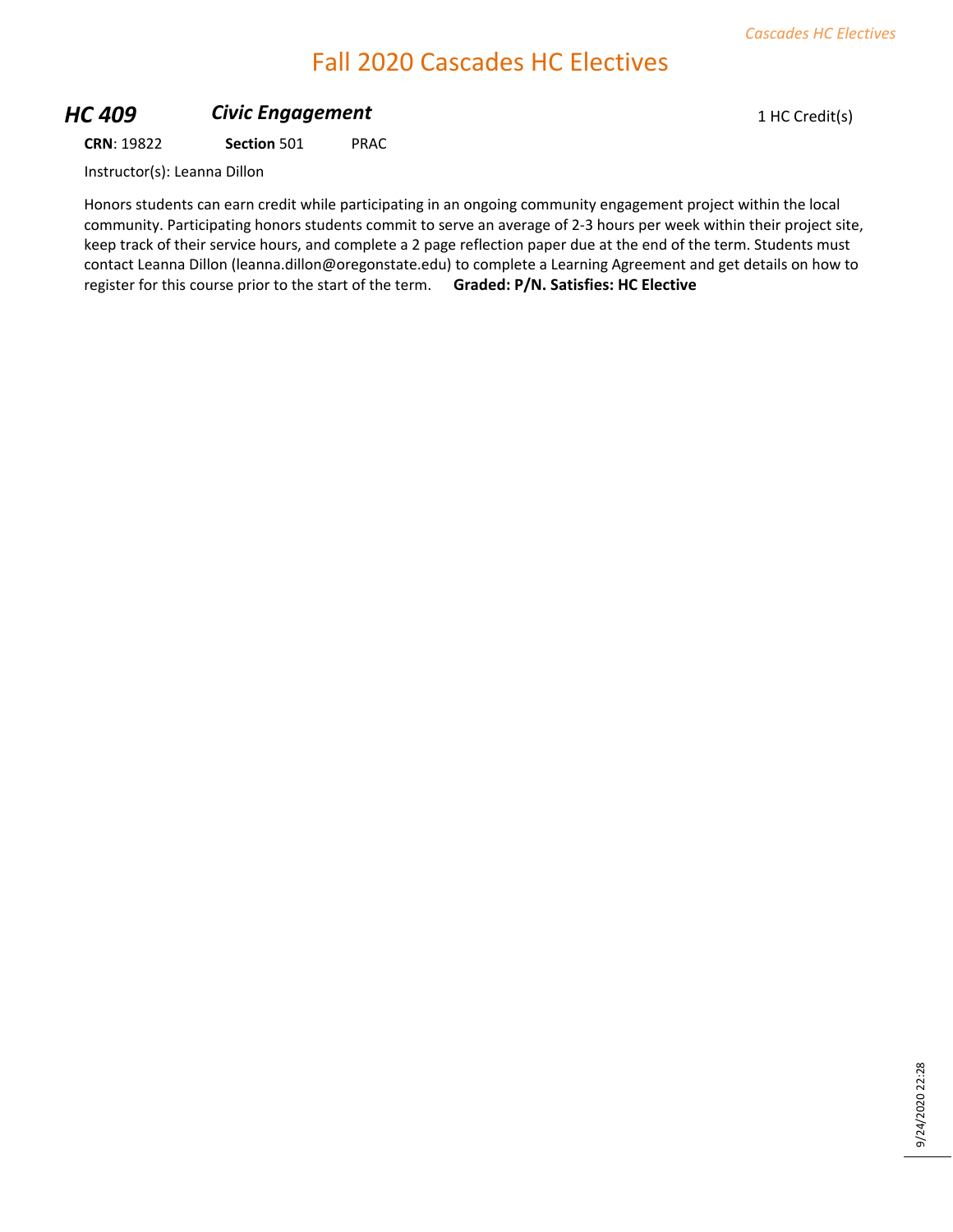## Fall 2020 Cascades HC Thesis/Research/Projects

## **HC 408 Thesis Stage 2: Explore & Build** 1 HC Credit(s)

**CRN**: 20168 **Section** 400 online

Instructor(s): Kassena Hillman

HC 408: Stage 2 Explore & Build will guide you through the second stage of the Thesis Success in Stages (TheSIS) process. In this class you will explore the many resources at the HC and OSU to help you find a mentor and a project, build strategies for a successful thesis experience, learn the components of the thesis, and plan out your next steps. You will also hear from students and faculty with recent experience in the thesis process. You do not need to have a thesis idea to be in Stage 2. **This is an Ecampus course. Tuition rates for Ecampus courses are different than on-campus courses and can be found at ecampus.oregonstate.edu/services/tuition.** PREREQS: Prior completion of TheSIS Stage 1 as outlined at honors.oregonstate.edu/thesis. **Graded: P/N. Satisfies: HC Thesis/Research/Projects**

#### **HC 403 Thesis Stage 3: Commit** 1 HC Credit(s)

**CRN**: 17234 **Section** 502 Thesis

Instructor(s): Rebekah Lancelin

This independent study credit will guide students through Stage 3 of the Thesis Success in Stages (TheSIS) process, Commit. We will cover the process of writing a thesis proposal, and developing a research plan. Students interested in signing up for this course must contact an HC advisor at uhcadvisor@oregonstate.edu. If you are interested in taking independent study thesis credits for a different stage of the TheSIS process, please contact an HC advisor at uhcadvisor@oregonstate.edu. **Graded: P/N. Satisfies: HC Thesis/Research/Projects**

| HC 403 | <b>Thesis Stage 4: Compose &amp; Complete</b> | 1 HC Credit(s) |
|--------|-----------------------------------------------|----------------|
|        | Choose one section                            |                |

| <b>CRN: 17233</b>        | Section 501 | <b>Thesis</b> | <b>Graded A-F</b> |
|--------------------------|-------------|---------------|-------------------|
| <b>CRN: 17234</b>        | Section 502 | <b>Thesis</b> | Graded P/N        |
| Instructor(s): Ben Mason |             |               |                   |

This independent study credit will guide students through Stage 4 of the Thesis Success in Stages (TheSIS) process, Compose & Complete. The goals of this stage are to plan for the completion of a thesis draft, the preparation for the thesis defense, and the design of a thesis poster. Students interested in signing up for this course must contact Ben Mason at ben.mason@oregonstate.edu. If you are interested in taking independent study thesis credits for a different stage of the TheSIS process, please contact an HC advisor at uhcadvisor@oregonstate.edu. **Satisfies: HC Thesis/Research/Projects**